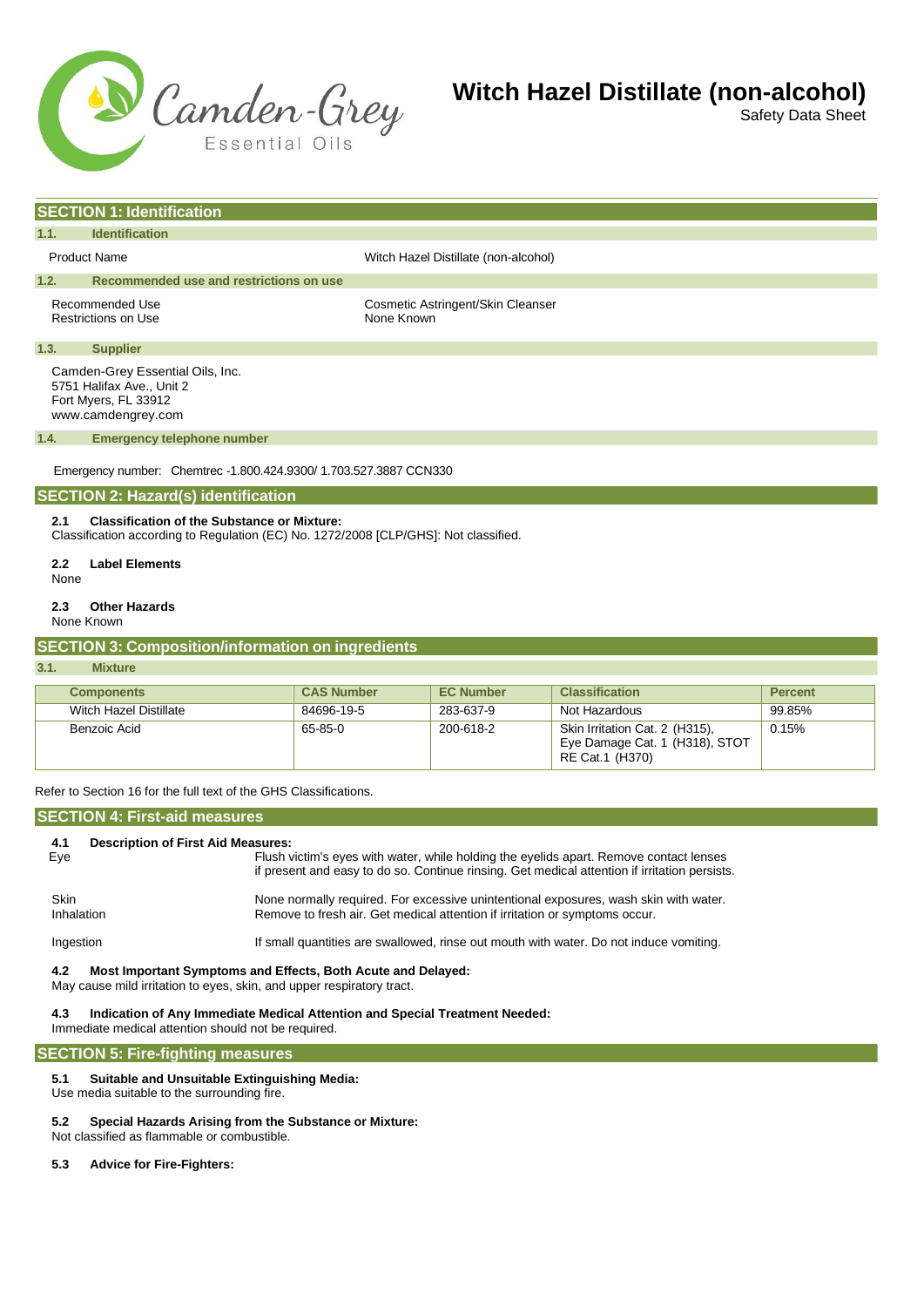Safety Data Sheet

Firefighters should wear full emergency equipment and approved positive pressure self-contained breathing apparatus for all fires involving chemicals.

#### **SECTION 6: Accidental release measures**

**6.1. Personal precautions, protective equipment and emergency procedures**

Avoid breathing vapors, or mist. Wear appropriate personal protective equipment as specified in Section 8. Keep unnecessary personnel away.

#### **6.2. Environmentalprecautions**

Do not flush large quantities into surface water or sanitary sewer system. Prevent large quantities of product from entering drains. For smaller quantities, drench with water making sure that washings enter drain only when very dilute.

#### **6.3 Methods and Material for Containment and Cleaning up:**

Stop spill at source if safe to do so. Contain spill and pump liquid into a suitable container or absorb with an inert absorbent and place in a suitable container. Clean spill area with water.

#### **6.4. Reference to other sections**

Refer to Section 8 for Personal Protective Equipment and Section 13 for Disposal information.

# **SECTION 7: Handling and storage**

### **7.1. Precautions for safe handling**

Avoid contact with eyes. Wear appropriate personal protective equipment as specified in Section 8. Observe good industrial hygiene practices.

#### **7.2. Conditions for safe storage, including any incompatibilities**

Keep in cool, dry, ventilated storage and closed containers. Store isolated from oxidizing materials. Store away from all sources of ignition. Store away from oxidizers and acids. Store in containers made of stainless steel, HDPE, PET, or glass. Do not store in contact with Iron, Aluminum, Zinc, Copper or their alloys since Witch Hazel is particularly reactive with Iron. Product will discolor if it comes in contact with Iron

#### **SECTION 8: Exposure controls/personal protection**

#### **8.1 Control Parameters: Occupational Exposure Limits:**

Witch Hazel Distillate **None** Established Benzoic Acid None Established

# **Biological Exposure Limits:**

None Established

#### **8.2 Exposure Controls:**

**Appropriate Engineering Controls**: A system of local or general exhaust is recommended.

#### **Individual Protection Measures (PPE):**

**Specific Eye/face Protection:** Chemical safety glasses recommended.

**Specific Skin Protection:** Protective gloves recommended if needed to avoid prolonged contact. Wear protective clothing as necessary to avoid skin contact.

**Specific Respiratory Protection:** None under normal use conditions. For operations where exposures are excessive, a NIOSH approved respirator with an organic vapor cartridge and a dust/mist pre-filter or supplied air respirator is recommended. Equipment selection depends on contaminant type and concentration. Select in accordance with 29 CFR 1910.134 and good industrial hygiene practice. For firefighting, use self-contained breathing apparatus.

#### **SECTION 9: Physical and chemical properties**

#### **9.1. Information on basic physical and chemical properties**

| Appearance                             | Clear colorlees liquid                          |
|----------------------------------------|-------------------------------------------------|
| Odor                                   | Characteristic                                  |
| <b>Odor Threshold</b>                  | Not determined                                  |
| рH                                     | $2.5 - 5.0$                                     |
| Melting/Freezing Point                 | $32^{\circ}F(0^{\circ}C)$                       |
| Initial Boiling Point and Range        | 212 <sup>°</sup> F (100 <sup>°</sup> C)         |
| <b>Flask Point</b>                     | Not applicable                                  |
| <b>Evaporation Rate</b>                | Not determined                                  |
| Flammability (solid,gas)               | Not applicable                                  |
| <b>Explosive Properties</b>            | Non-explosive                                   |
| <b>Explosive Limits</b>                | <b>LEL</b> not determined                       |
|                                        | <b>UEL</b> not determined                       |
| Vapor Pressure (mmHg)                  | 18.75 mm Hg (65.8 $^{\circ}$ F/20 $^{\circ}$ C) |
| Vapor Density                          | 1.03 (Air = 1)                                  |
| <b>Relative Density</b>                | Approx. $0.995 - 1.005 \& 20^{\circ} \text{C}$  |
| Solubility                             | Very soluble in water                           |
| Partition Coefficient: n-octanol/water | Not available                                   |
| Auto-ignition Temperature              | Not determined                                  |
| Viscosity                              | Not determined                                  |
| <b>Oxidizing Properties</b>            | Not an oxidizer                                 |
|                                        |                                                 |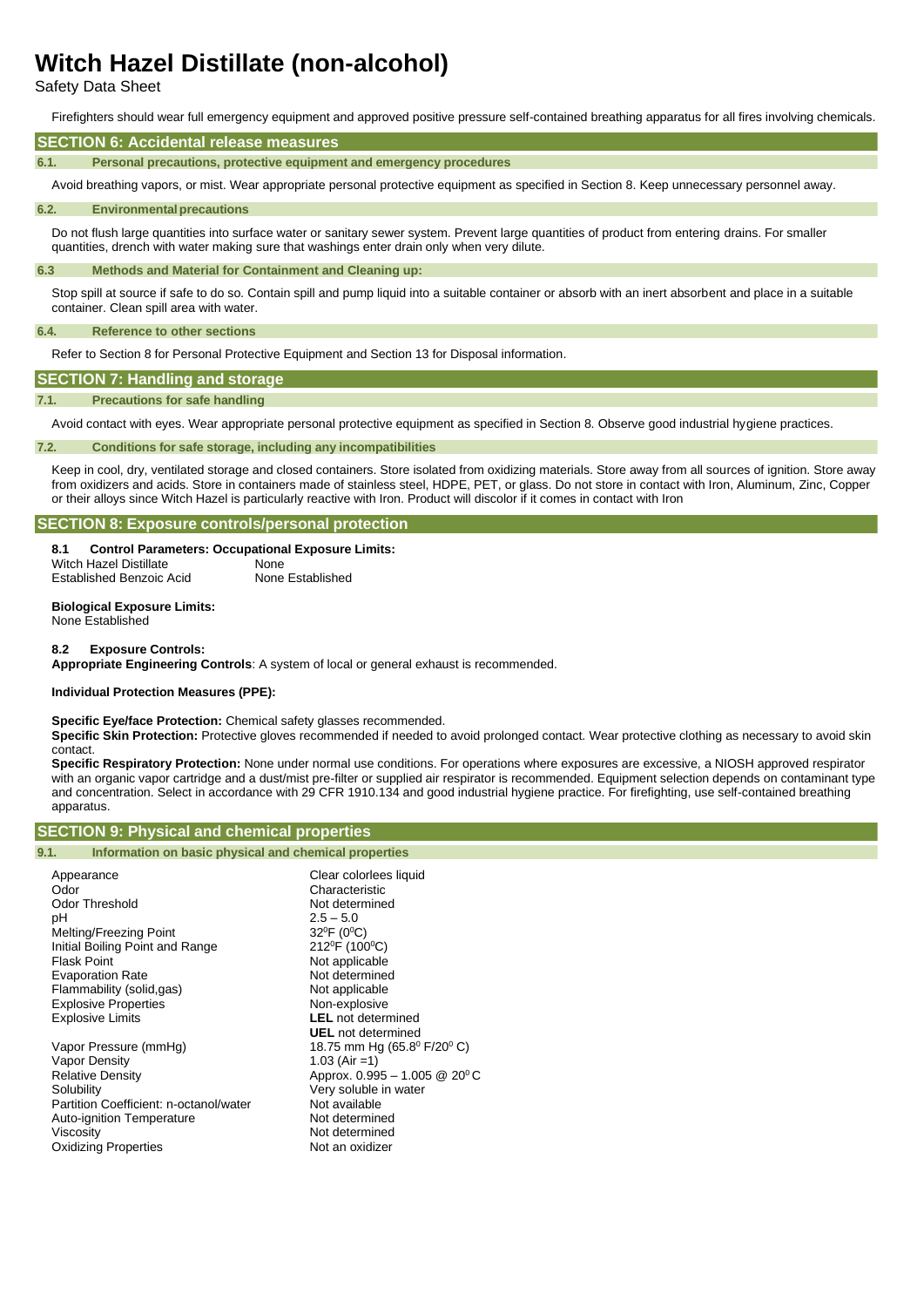Safety Data Sheet

# None available. Product will discolor if it comes in contact with Iron. Stable under normal conditions. None known. Avoid extreme heat. **9.2. Other information SECTION 10: Stability and reactivity 10.1. Reactivity 10.2. Chemical stability 10.3. Possibility of hazardous reactions 10.4. Conditions to avoid 10.5. Incompatible materials**

Avoid oxidizing agents, and acids. Do not store in contact with Iron, Aluminum, Zinc, Copper or their alloys.

**10.6. Hazardous decomposition products**

None known.

### **SECTION 11: Toxicological information**

#### **11.1. Information on toxicological effects**

#### **Potential Health Effects:**

| Eyes | May cause mild irritation                          | Ingestion  | Small amounts are not anticipated to cause<br>adverse effects. Large quantities may cause<br>nausea. |
|------|----------------------------------------------------|------------|------------------------------------------------------------------------------------------------------|
| Skin | May cause mild irritation on prolonged<br>contact. | Inhalation | May cause mild irritation.                                                                           |

#### **Chronic Health Effects:**

None expected under normal use.

#### **Irritation:**

This product is not an irritant.

#### **Corrosivity:**

This product is not corrosive.

#### **Skin Sensitization:**

This product is not a skin sensitizer.

#### **Respiratory Sensitization:**

This product is not a respiratory sensitizer.

#### **Carcinogenicity:**

None of the components of this product are listed as carcinogens by the IARC, US NTP, or EU CLP.

#### **Germ Cell Mutagenicity:**

Components are not germ cell mutagens.

#### **Acute Toxicity Data:**

Witch Hazel Distillate: Not acutely toxic. Benzoic Acid: Oral rat LD50 2,360 – 2,742 mg/kg; inhalation rat LC50 12.2 mg/L/4 hr.; dermal rabbit LD50 2,000 mg/kg

#### **Reproductive Toxicity Data:**

Components are not reproductive toxins.

### **Specific Target Organ Toxicity Single Exposure (STOT-SE):**

No adverse effects are expected.

## **Specific Target Organ Toxicity Repeated Exposure (STOT-RE):**

No adverse effects are expected.

### **Aspiration:**

Not an aspiration hazard

**SECTION 12: Ecological information**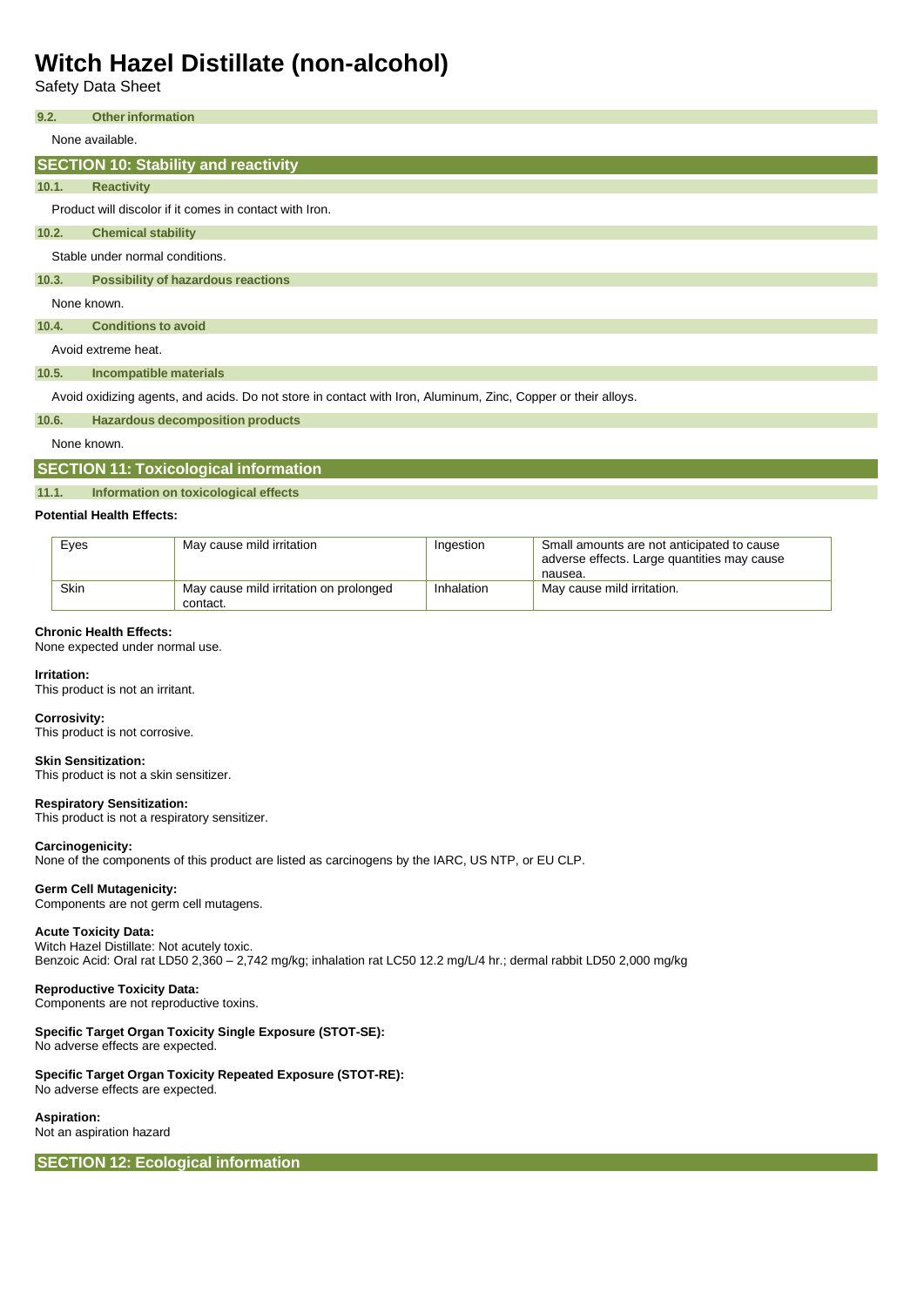Safety Data Sheet

| 12.1.                           | <b>Toxicity</b>                              |  |  |  |
|---------------------------------|----------------------------------------------|--|--|--|
|                                 | No information available.                    |  |  |  |
|                                 |                                              |  |  |  |
| 12.2.                           | <b>Persistence and degradability</b>         |  |  |  |
|                                 | Readily biodegradable.                       |  |  |  |
| 12.3.                           | <b>Bioaccumulative potential</b>             |  |  |  |
| Low bioaccumulation potential.  |                                              |  |  |  |
| 12.4.                           | <b>Mobility in soil</b>                      |  |  |  |
| No data is currently available. |                                              |  |  |  |
| 12.5.                           | <b>Result of the PBT and vPvB assessment</b> |  |  |  |
|                                 |                                              |  |  |  |

Components do not meet the criteria for PBT or vPvB.

# **SECTION 13: Disposal considerations**

### **13.1. Disposal methods**

Dispose in accordance with national and local regulations.

# **SECTION 14: Transport information**

|                   | 14.1 UN Number | 14.2 UN Proper<br><b>Shipping Name</b> | 14.3 Hazard<br>Class(s) | 14.4 Packing<br>Group | 14.5<br><b>Environmental Hazards</b> |
|-------------------|----------------|----------------------------------------|-------------------------|-----------------------|--------------------------------------|
| <b>DOT</b>        | None           | Not Regulated                          | None                    | None                  | Not Applicable                       |
| <b>ADR/RID</b>    | None           | Not Regulated                          | None                    | None                  | Not Applicable                       |
| <b>IMDG</b>       | None           | Not Regulated                          | None                    | None                  | Not Applicable                       |
| <b>IATA/IC AO</b> | None           | Not Regulated                          | None                    | None                  | Not Applicable                       |

# **14.6 Special Precautions for User:**

Not applicable.

**14.7 Transport in Bulk According to Annex II of MARPOL 73/78 and the IBC Code:**

Not applicable

# **SECTION 15: Regulatory information**

# **Safety, Health and Environmental Regulations/Legislation Specific for the Substance or Mixture:**

# **International Inventories**

**US EPA TSCA Inventory**: All the components of this product are listed in the EPA TSCA Inventory.

**Canadian Environmental Protection Act**: All of the components are listed in the Canadian DSL.

**EU Inventory**: All of the components are listed on the EINECS inventory.

**Australia:** All of the ingredients of this product are listed on the Australian Inventory of Chemical Substances.

**New Zealand:** All of the ingredients of this product are listed on the New Zealand Inventory of Chemicals (NZIoC),

**China.** All of the ingredients of this product are listed on the Inventory of Existing Chemical Substances in China (IECSC).

**Philippines:** All of the ingredients of this product are listed on the Philippines Inventory of Chemicals and Chemical Substances (PICCS).

# **U.S. REGULATIONS**

**CERCLA:** Spills of this product are not required to be reported to the National Response Center. Many states have more stringent release reporting requirements. Report spills required under federal, state and local regulations.

**EPA SARA 302:** This product does not contain chemicals regulated under SARA Section 302.

**EPA SARA 311 Hazard Classification:** None

**EPA SARA 313:** This product contains the following chemicals that are regulated under SARA Title III, section 313: None

**California Prop. 65 Components:** This product does not contain any chemicals known to the State of California to cause cancer, birth defects, or any other reproductive harm.

# **INTERNATIONAL REGULATIONS**

**German WGK:** 1

**Chemical Safety Assessment:** None required

**SECTION 16: Other information**

Full text of Classification abbreviations used in Section 2 and 3: None